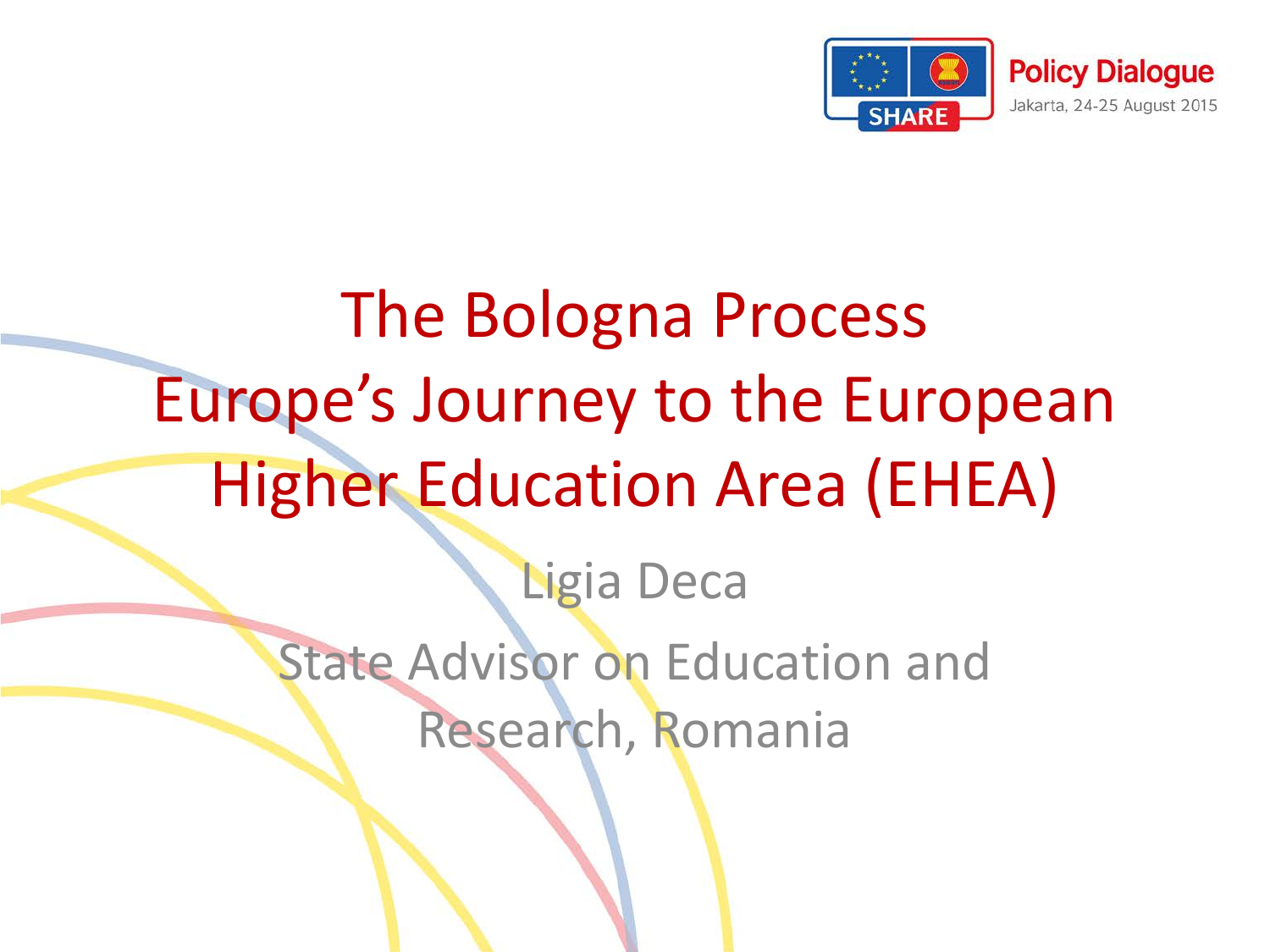

### EHEA – a political reality



- 48 member countries
- 16 years of existence for the Bologna Process
- 5 years since the launch of the European Higher Education Area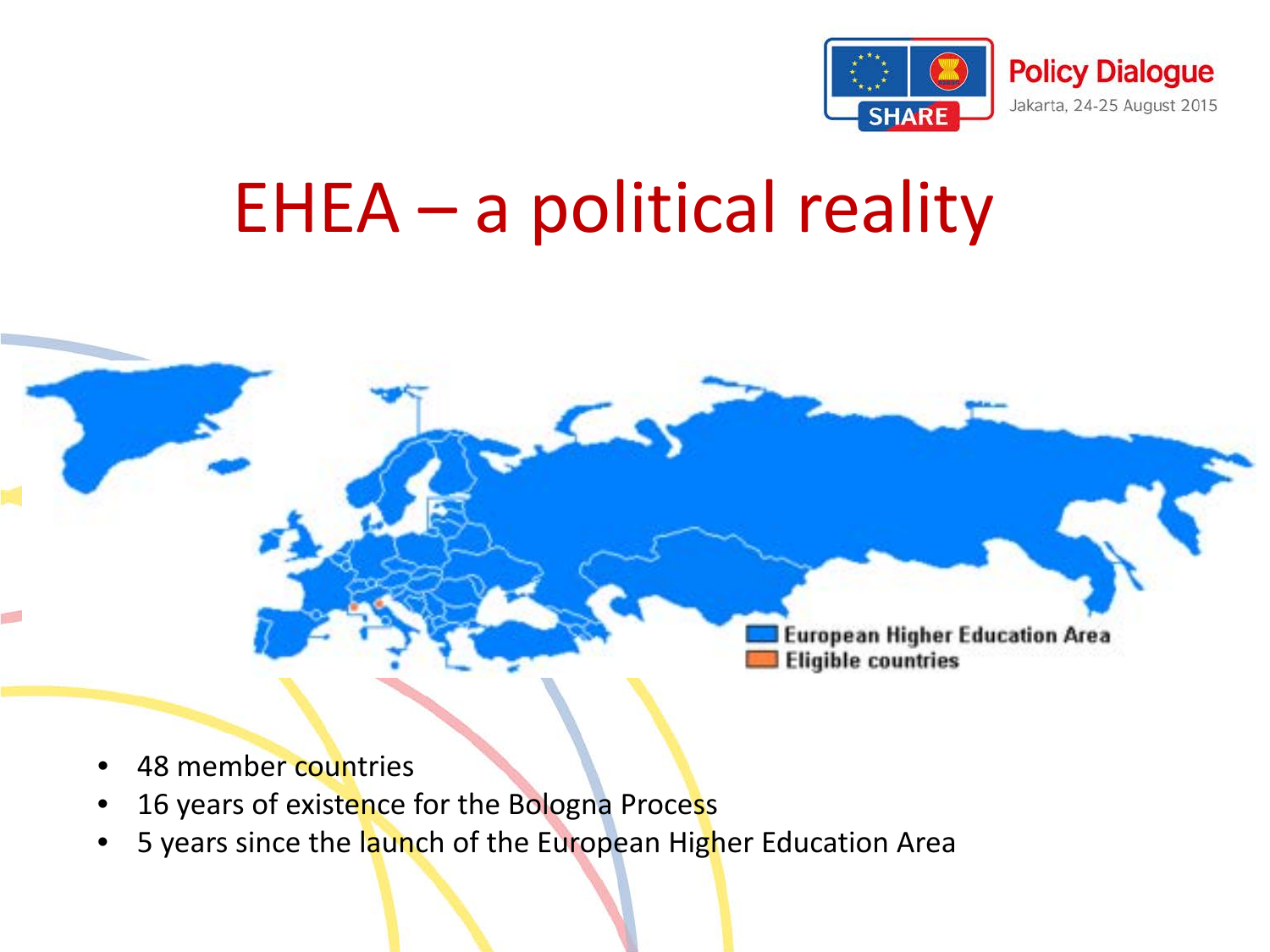

## EHEA Characteristics

- Inter-governmental, voluntary, without a permanent Secretariat
- "Process of voluntary convergence and coordinated reform "of national HE systems
- Includes another political space the European Union, while engaging in a complex interaction with it
- Inclusive involves European stakeholder organisations (HEIs, academic faculty, students, QA agencies, business representatives etc.)
- Grounded on European values: public responsibility for HE, institutional autonomy, academic freedom, commitment to integrity and stakeholder participation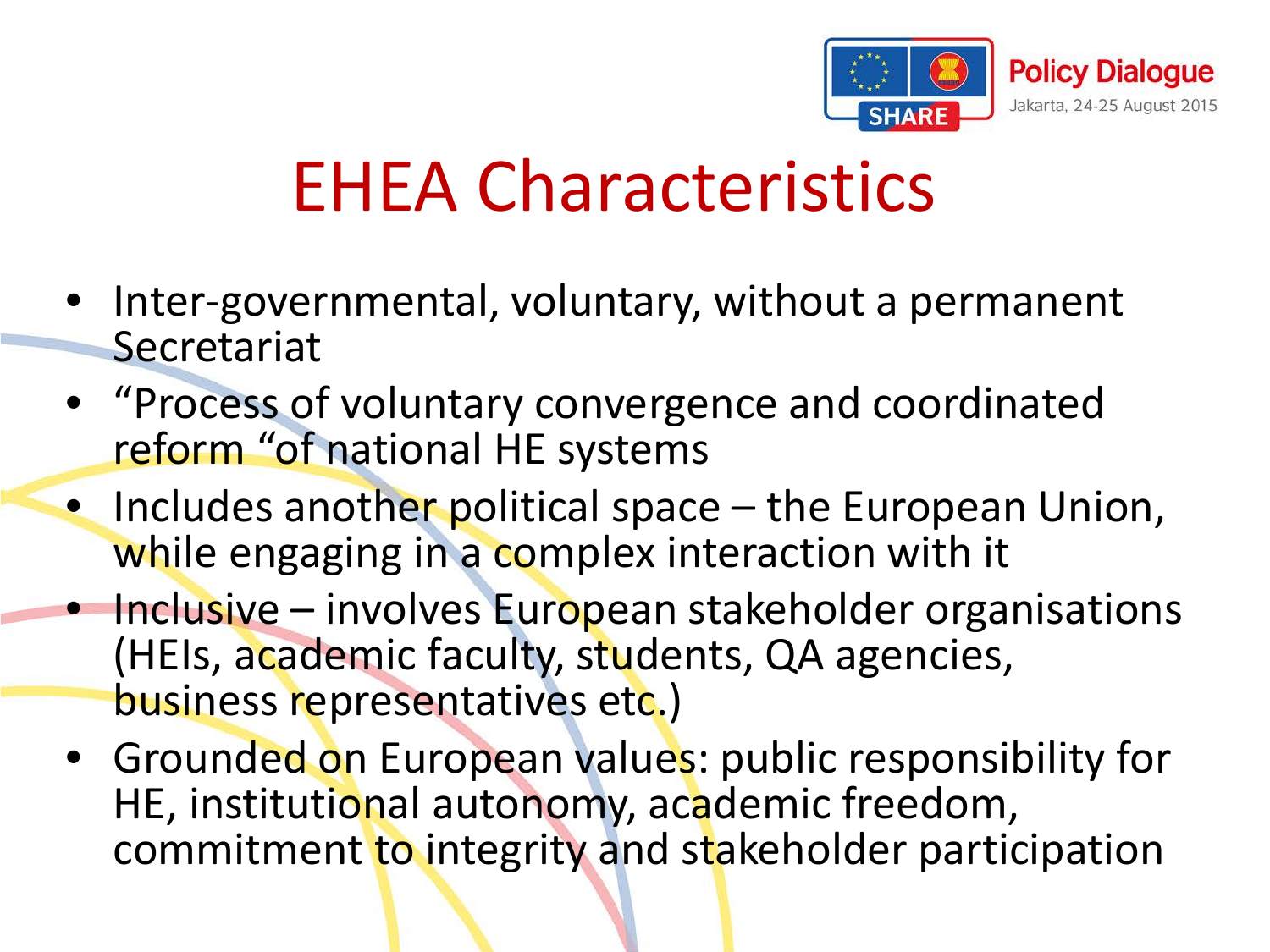

### EHEA evolution

- Launching: Paris/Sorbonne 1998, Bologna 1999, Prague 2001
- Development: Berlin 2003, Bergen 2005
- Consolidation: London 2007, Leuven/Louvain-la-Neuve 2009, Budapest/Wien 2010
- Establishment: Budapest/Wien 2010, Bucharest 2012
- Prioritisation and reaffirmation of key values: Yerevan 2015
- Paris 2018: A new EHEA consolidation decade or a new begininng?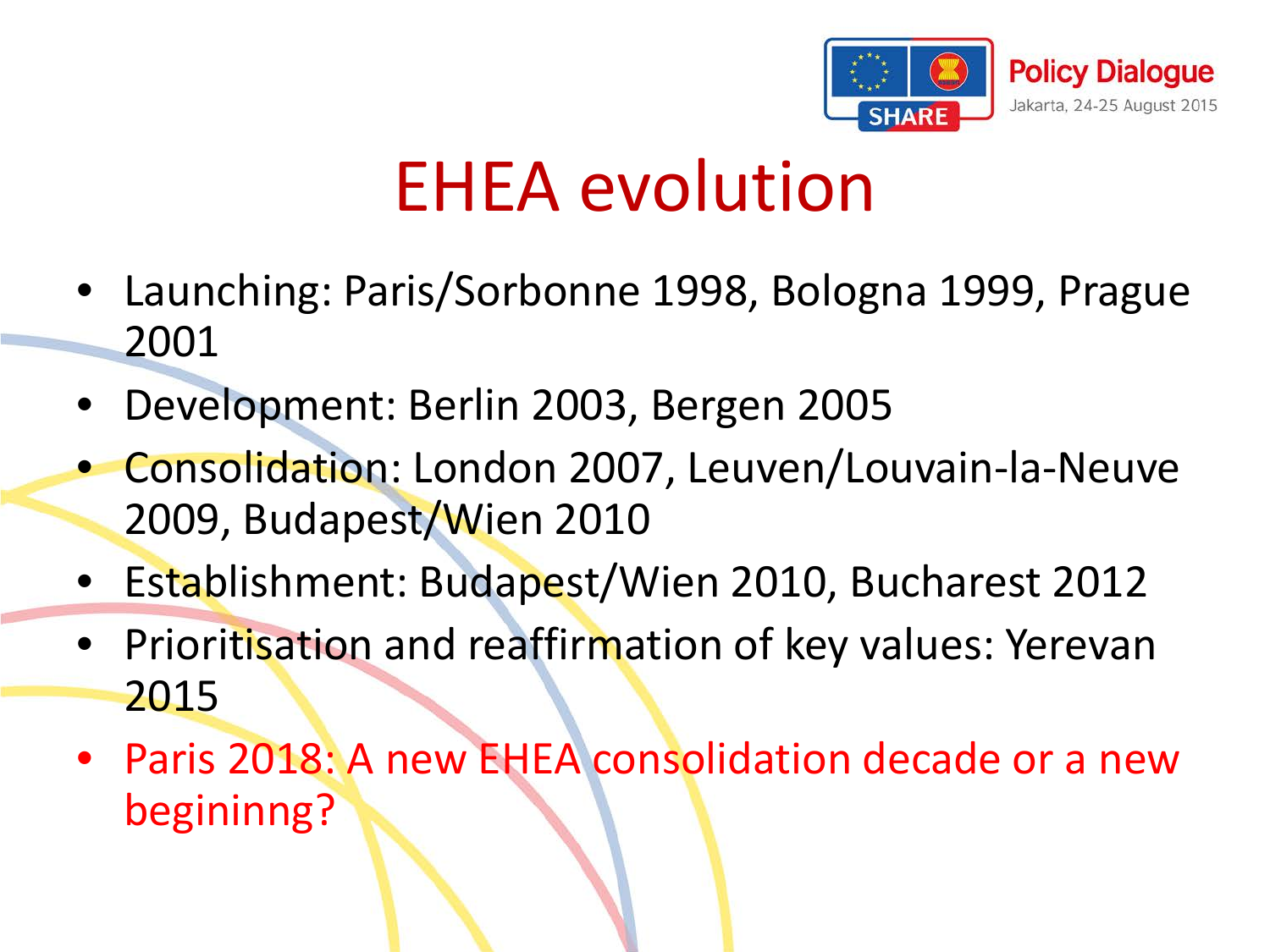

# What should it achieve?

- More coherent and readable national HE systems
- Enhance the competitiveness and attractiveness of Europe
- Engage in dialogue with other HE areas (Bologna Policy Forum)
- Build a European dimension to HE across the continent and enhance mobility of students and staff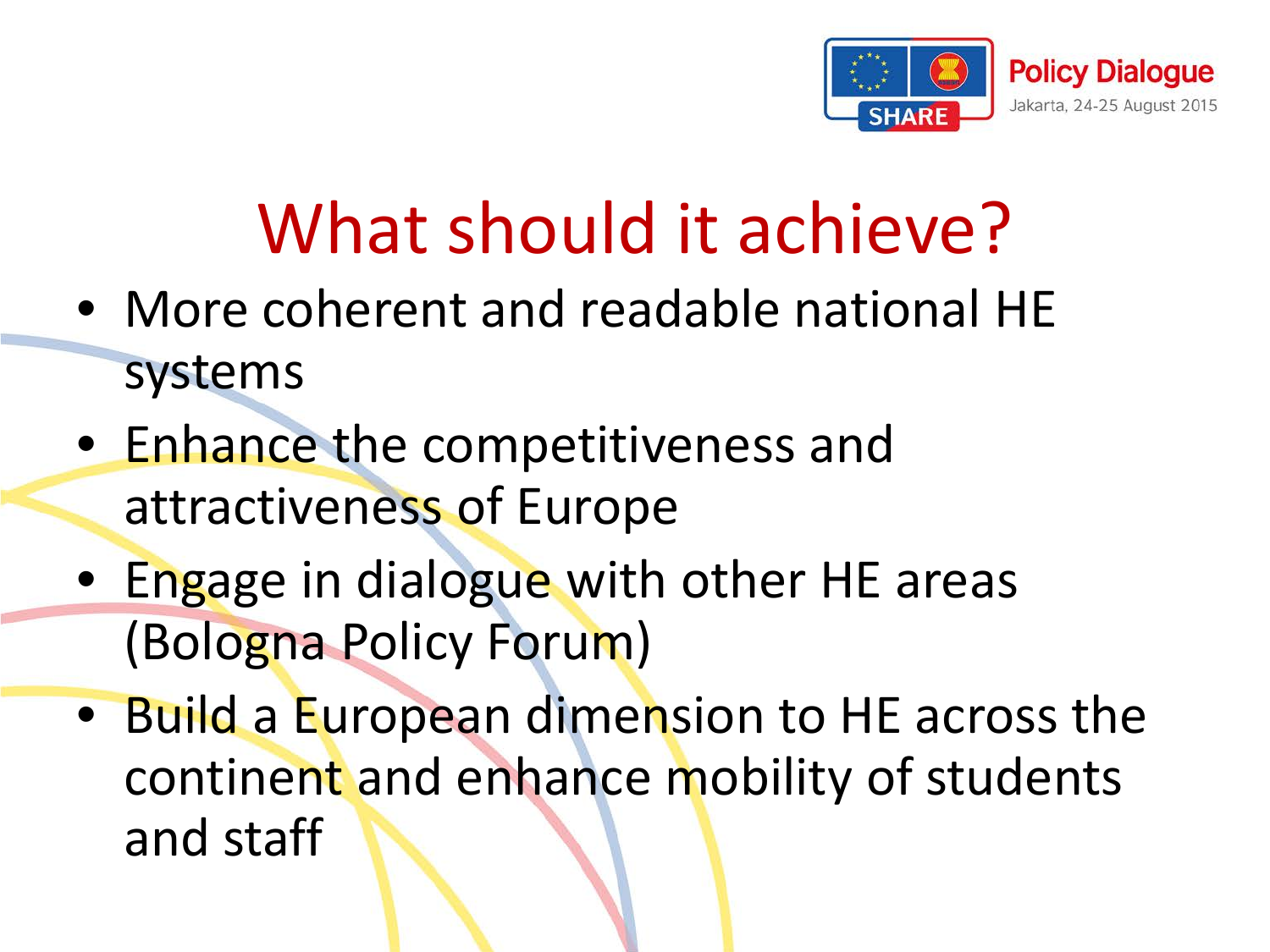

### The Bologna Process

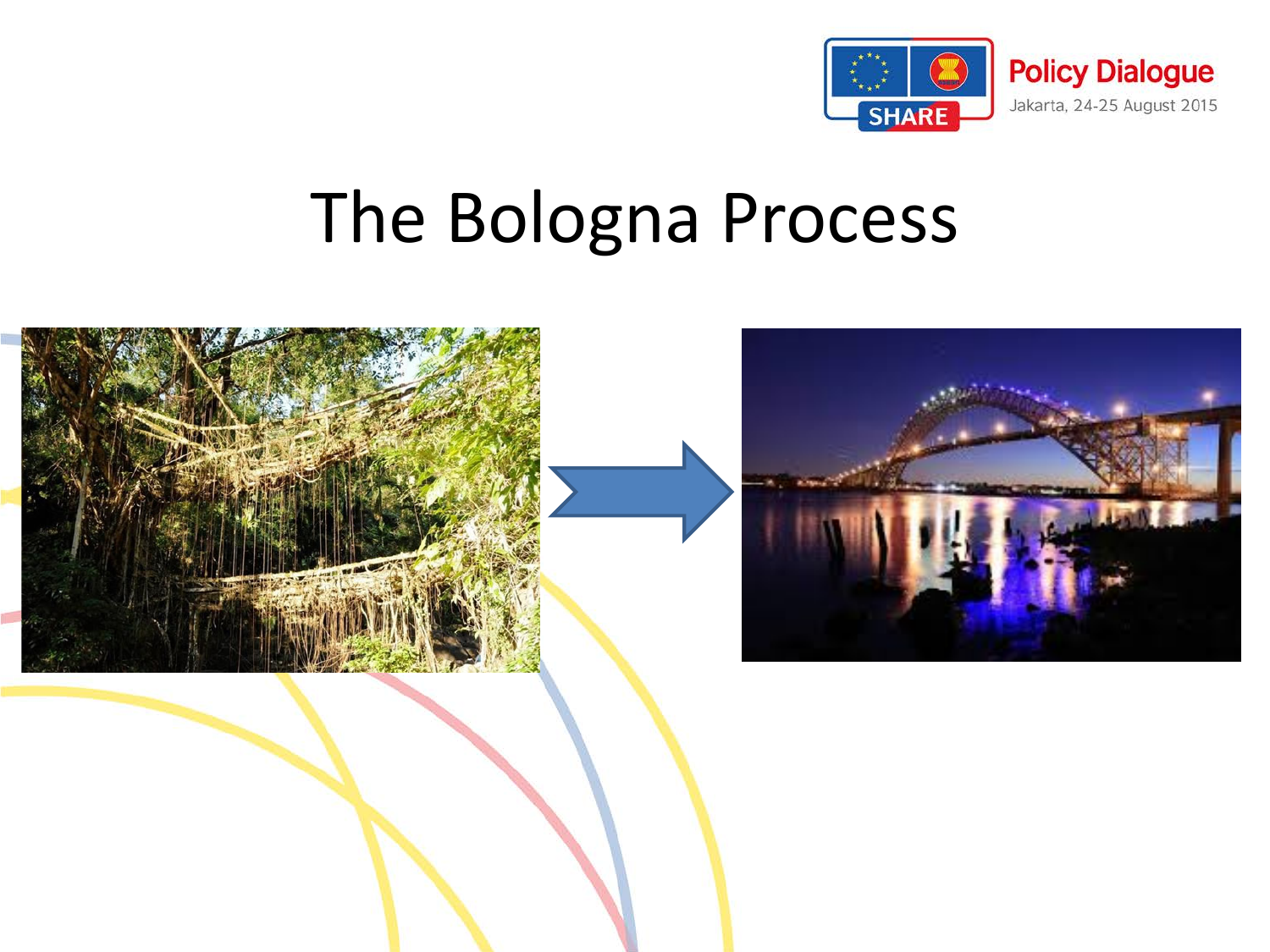

# EHEA Achievements

- A space for policy dialogue, a common vocabulary and a sizeable group of Bologna Process experts
- Three cycle system and ECTS implemented almost fully across the EHEA
- 38 countries have functional qualification frameworks, compatible with the QF-EHEA
- Almost all countries have ratified the Lisbon Recognition Convention
- $QA = European Standards and Guidelines for QA (2<sup>nd</sup> edition includes$ Student Centered Learning and attention to recognition practices) and EQAR
- EHEA Mobility target: 20% by 2020 (EHEA Strategy to support it)
- Increased stakeholder participation in decision-making
- It is still an ongoing process, with political commitment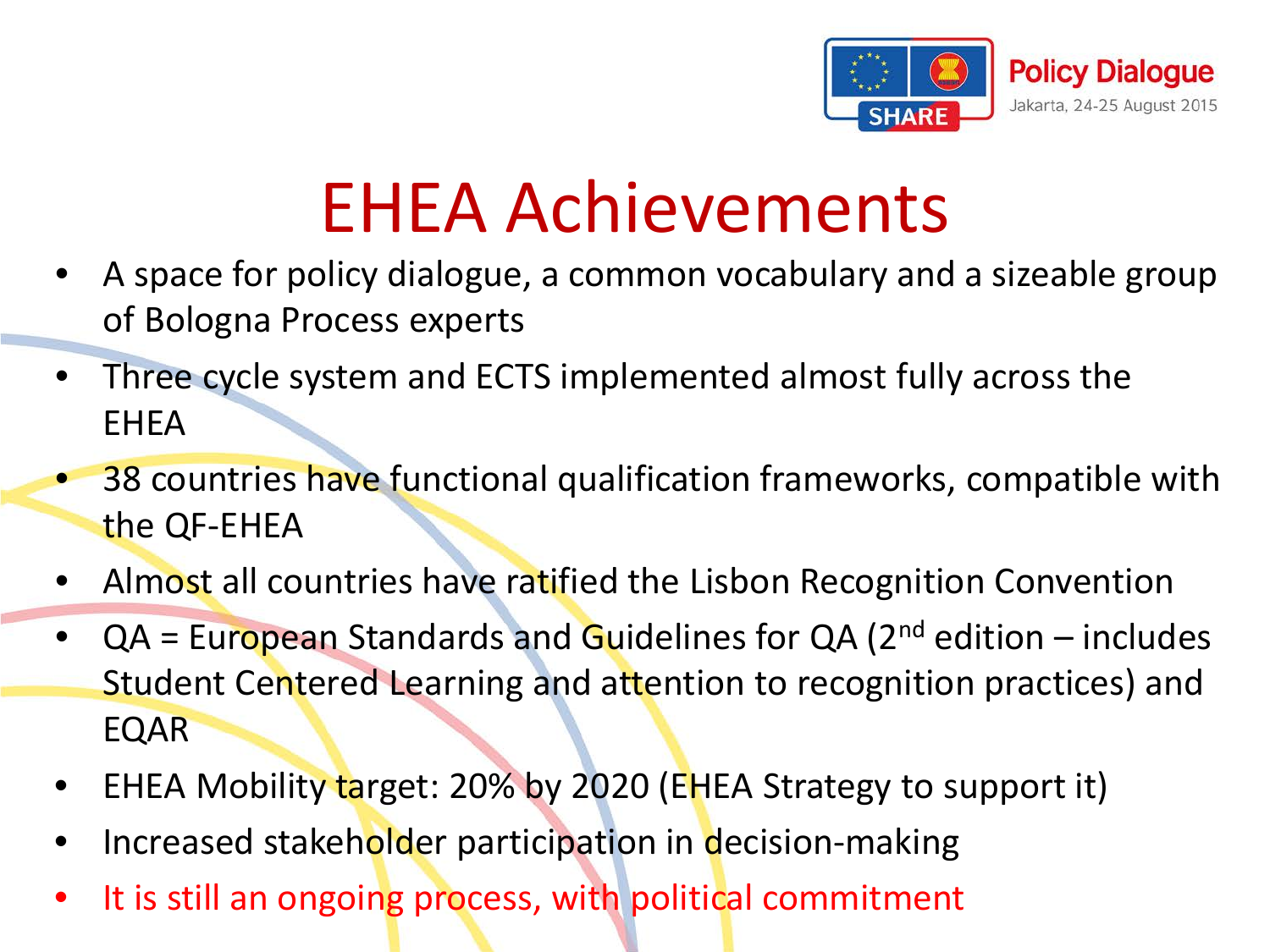

# **Challenges**

- Reform fatigue & search for an identity in line with the new European context (impact of migration, financial crisis, demographic downturn, Euroscepticism, extremism and terrorism etc.)
- Uneven implementation and difficult translation of the Bologna Process goals at the level of academic communities
- The move from structural to in-depth reforms (social dimension, student centered learning, linking EHEA with the European Research Area etc.)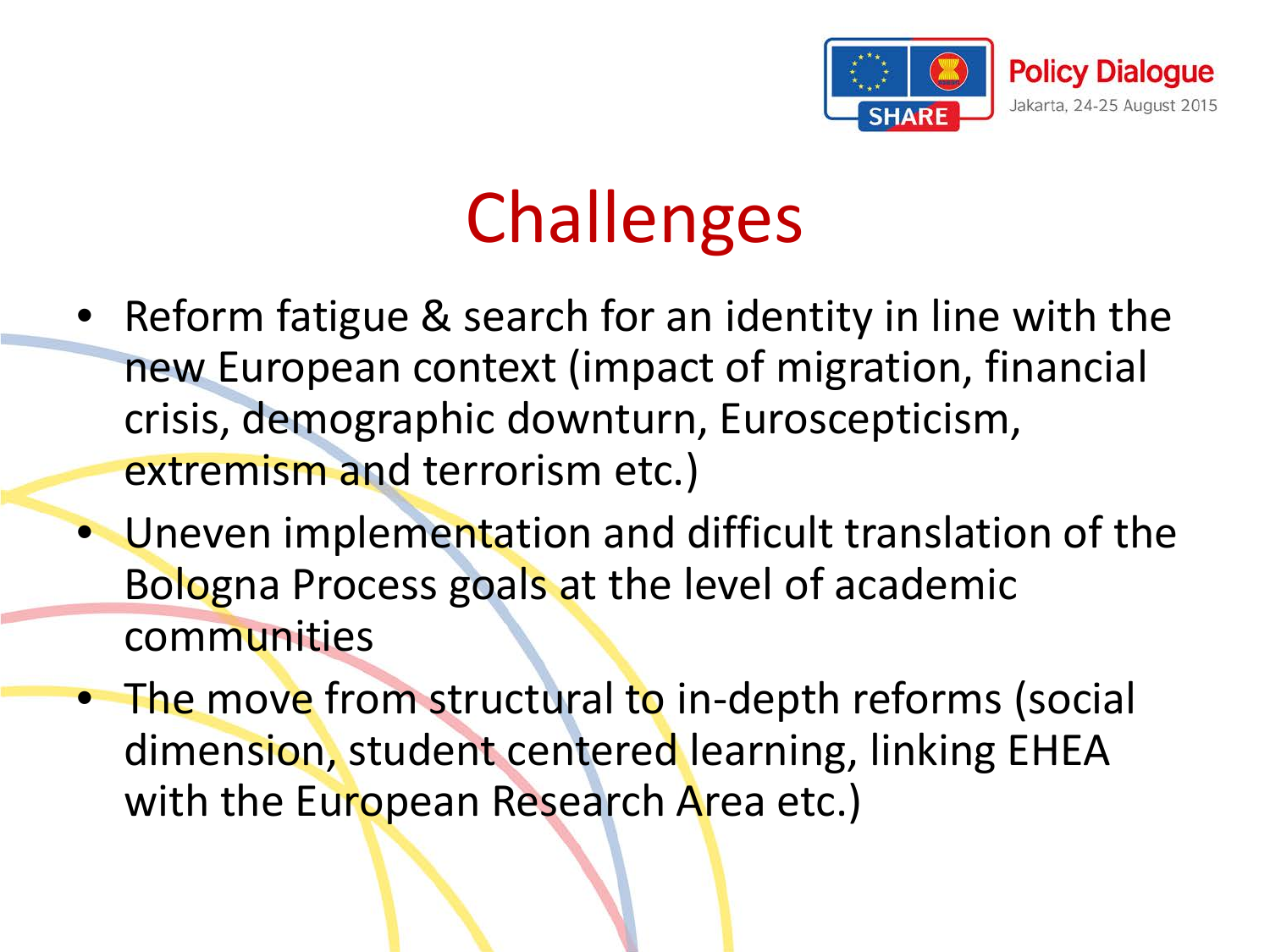

# Yerevan 2015 – a renewed vision

- Enhance the quality and relevance of learning and teaching
- Foster the employability of graduates throughout their working lives
- Make the EHEA HE systems more inclusive
- Implementing agreed structural reforms

+ a renewed governance system for the EHEA to support these goals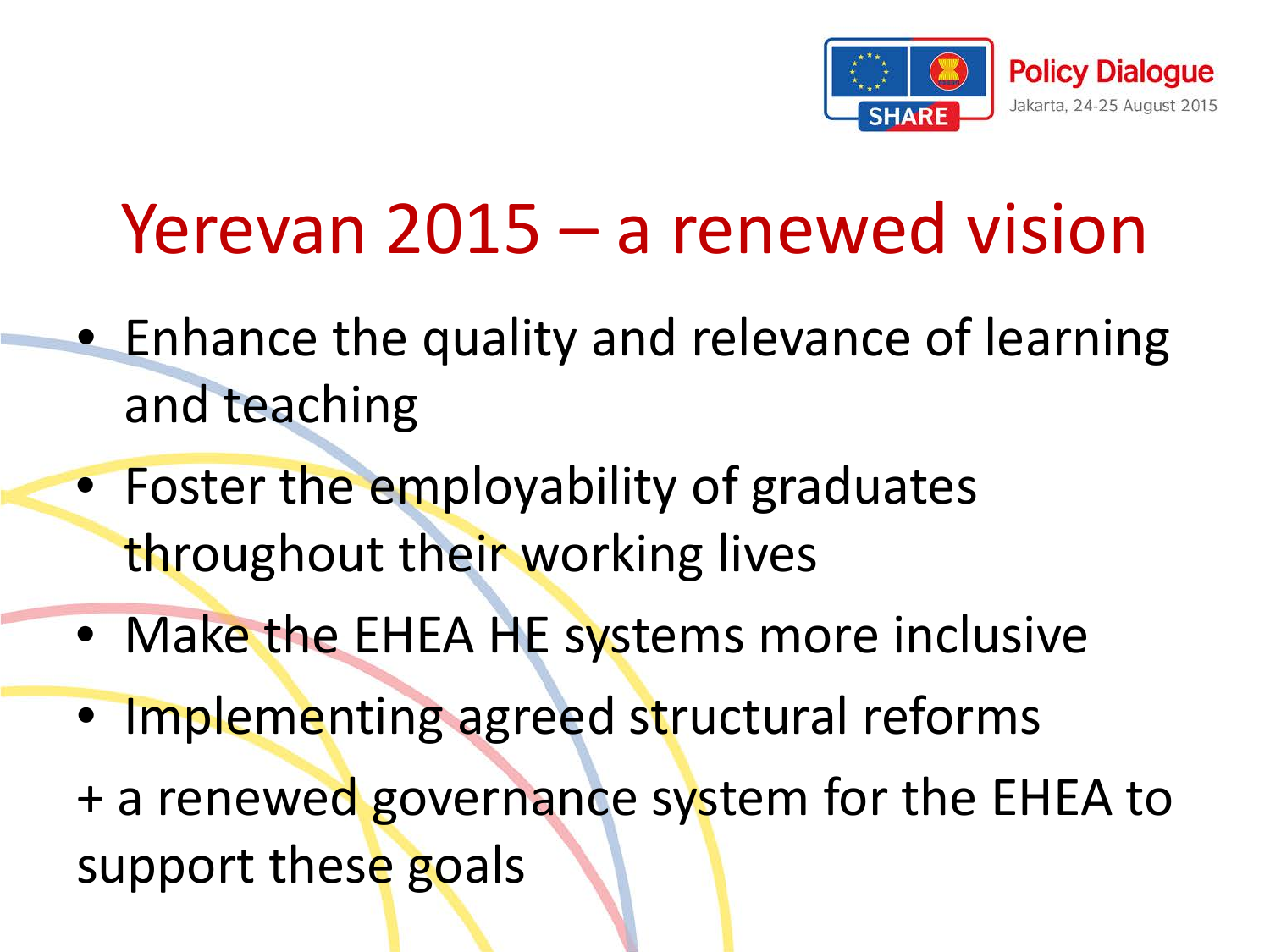

# New EHEA policy documents

- The revised Standards and Guidelines for Quality Assurance in the European Higher Education Area (ESG)
- The European Approach for Quality Assurance of Joint Programmes
- The revised ECTS Users' Guide, as an official EHEA document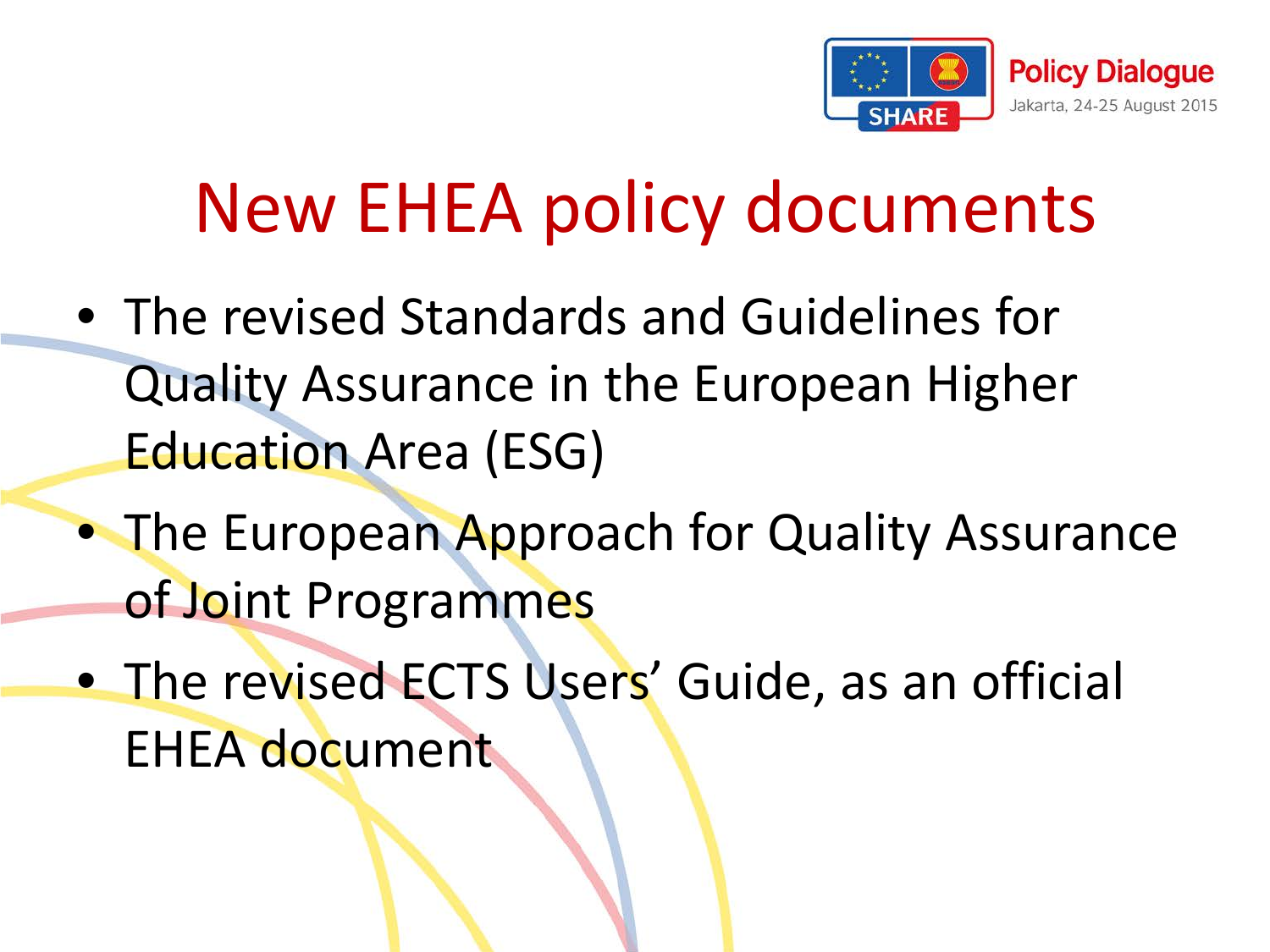

# Beyond technical reforms…

"*The Bologna Process has created a space for dialogue and cooperation which reaches far beyond Europe. Dialogue not just about the technicalities of credit systems and quality assurance, but about the fundamental principles – freedom of expression, tolerance, freedom of research, free movement of students and staff, student involvement and the co- creation of learning – that reflect the basic values on which European society is based*."

Tibor Navracsics, Commissioner responsible for Education, Culture, Youth and Sport - Preface to the 2015 Bologna Process implementation report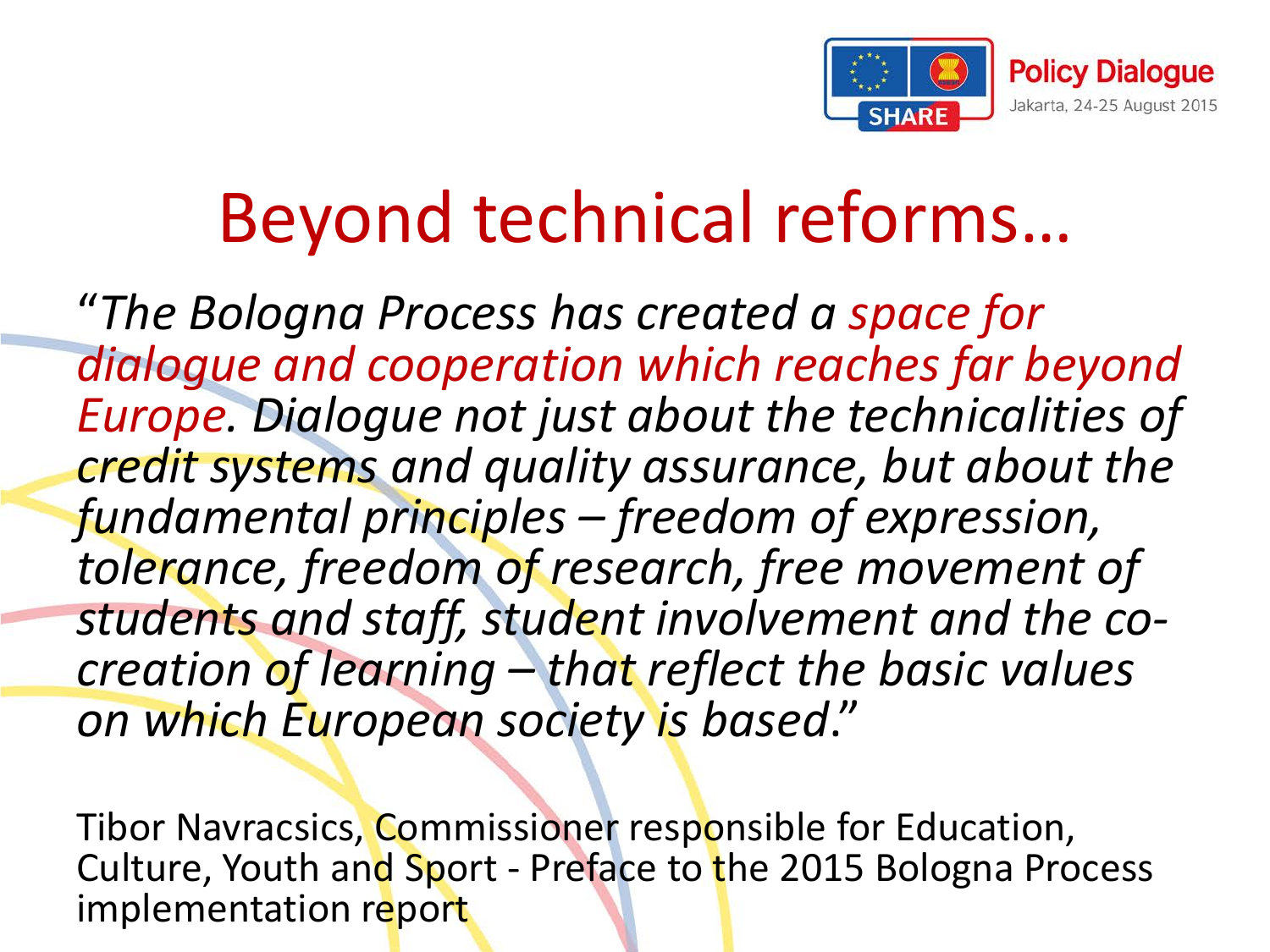

## Lessons learned

- Formal implementation is different from results achieved
	- *E.g. national qualification frameworks (NQF) are in place, but few national cases that managed real involvement of employers, in order for NQF to be recognised and used*
- Reaching mutual understanding of policy priorities and instruments is perhaps the most underestimated feature of an educational space. No overarching cooperation in HE can be achieved only with governmental commitment
- Policy instruments need to be fit for purpose and in line with the current realities (QA and QF are clear examples in this regard)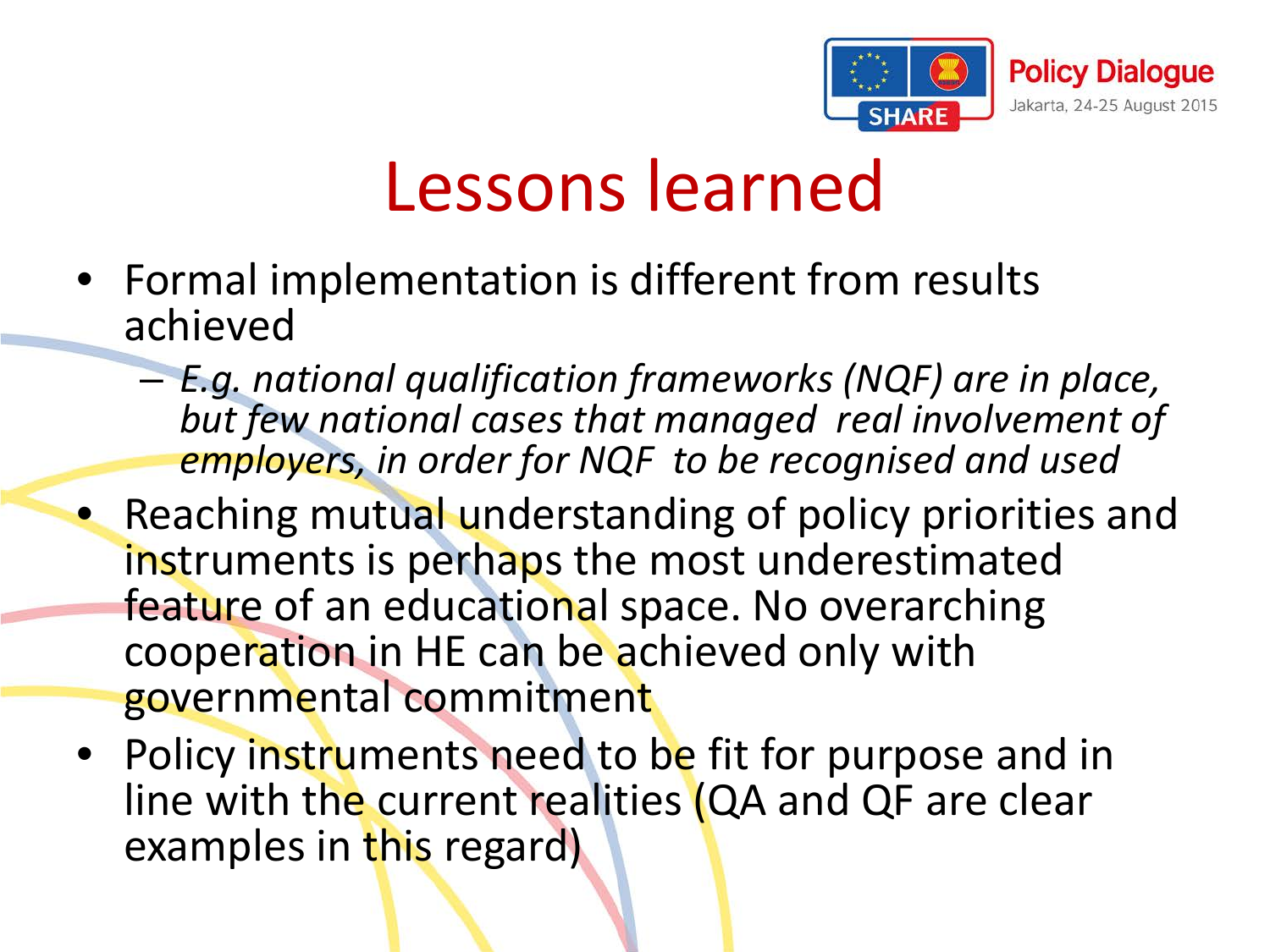

# Lessons learned (2)

- Public support from the wider public for the HE policy space is essential
- No progress without real political commitment (no double discourse) and joint effort of stakeholders towards common goals (with ownership feeling)
- **•** For more effective policies, reliable research based on sound data is needed - enhance the role of HE research and the dialogue with policy makers (see the Bologna Process Researchers Conferences in 2011 and 2014)
- Coherence with other policy areas: primary and secondary education, LLL, research, employment, foreign policy, immigration etc.
- National or regional 'recipes' for reform cannot be exported